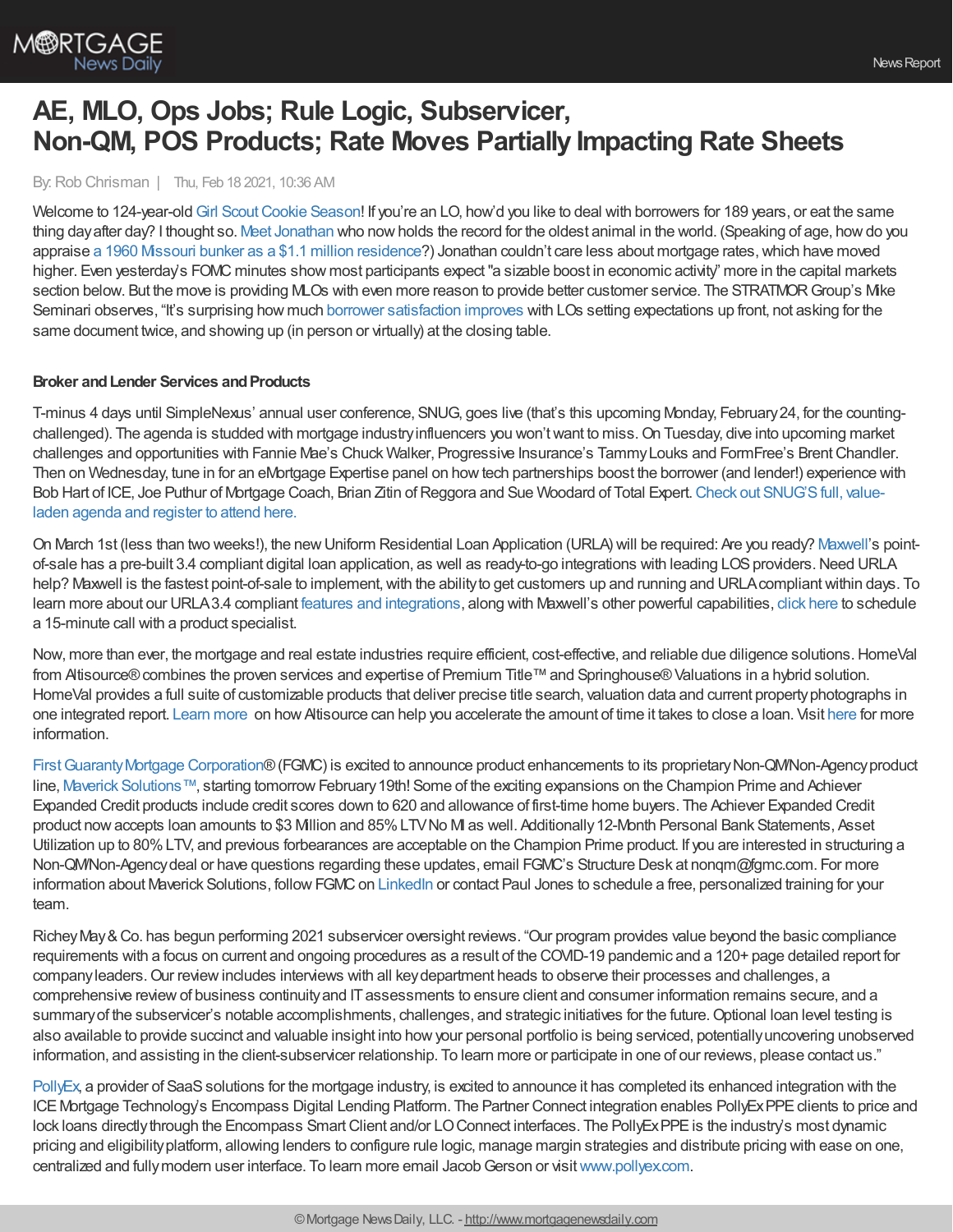

#### **Parting Notes**

Our residential lending industryexists to help families with their lives, and lenders and vendors are filled with characters, personalities, and friendly competitors. Hundreds, if not thousands, of babies are born to employees every year, too many to track. But that doesn't mean all is peaches and cream in our ranks, and with the hundreds of thousands in lending around the nation, as our industryages,we lose people along the way"before their time." This has been made evident in the last month.

MCT's Bill [Petersohn](https://lownes.com/tribute/details/2561/William-Petersohn/obituary.html?) passed awaylastweek from cancer. MCT's Curtis Richins observed, "Bill's contributions to MCT, and the lives of MCT staff and clients, are impossible to adequately capture in words. His optimism, expertise, and work ethic were inspirational to everyone who had the pleasure of working with him.

Afew weeks ago the Bay Area appraisal community lost Niki [Perotti.](https://www.gofundme.com/f/veronica-perotti-memorial-fund) Not only was she the co-owner of Miller & Perotti, and on the board of AXIS AMC, but was an amazing daughter, mother, aunt, and sibling.

Arizona's Kelly Ann Purcell will be sorely missed by many. Recently with NotaryCam, she was well known and respected by many in the industry. In manyways Kellyled the wayas an eMortgage pioneer before "e" was even cool or even on anybody's radar.

PennyMac Mortgage Investment Trust, along with its manager and service provider PennyMac Financial Services, in late January saw the passing of the company's founder and Non-Executive Chairman Stan [Kurland](https://www.nasdaq.com/press-release/pennymac-mourns-passing-of-stan-kurland-founder-and-chairman-2021-01-25) who had a long, well-known career in mortgage banking.

#### **Capital Markets**

The recent announcement of new limits on agency cash window deliveries for implementation in 2022 has produced a lot of uncertainty for originators. Join MCT® for a webinar Friday, February 19th at 10AMPT: New Agency Delivery Limits – Analysis & Recommendations as Phil Rasori, Ben Itkin, and Andrew Rhodes review the implications of new limits on Agency cash window deliveries. MCT® has conducted analysis on the impact of these limits, sought guidance from Agencypartners, and prepared recommendations for lenders to navigate the changes. The webinar will cover which lenders and volume levels are impacted, analysis on the potential execution impact, recommendations to prepare for and mitigate downside risks, an overview of moving to MBS delivery, a demo of [MCTlive!®](https://mct-trading.com/solutions/mortgage-hedging/mctlive/?utm_source=ChrismanCommentary&utm_medium=email&utm_campaign=Feb18) Cash vs. MBS Comparison Tool, and an advocacyupdate with next steps.Register for the webinar [here](https://mct-trading.com/webinar-new-agency-delivery-limits/?utm_source=ChrismanCommentary&utm_medium=email&utm_campaign=Feb18).

We began the year sixweeks ago with the benchmark U.S. 10-year T-note yielding .93 percent. This morning it is up to 1.30 percent. Blame it on potential inflation in the future or the realization that someone will have to payfor the stimulus, mortgage-backed securities have gone along for the ride. Some of this has been passed on to borrowers, some of this has been absorbed bylenders and profit margins reduced. **MBS coupons have continued to struggle relative to their treasury hedges, with "the basis" has been weighed down by convexity and** supply concerns. What gives?

Normally, the release of the January Fed minutes from its latest meeting would dominate headlines, but an abundance of positive economic data on the dayyesterdayovershadowed **Fedofficials sayingtheydonot currentlyor imminentlysee the conditions for reducing their massive asset-purchase program** being met. Retail Sales for January blew past 0.8 percent expectations, registering a whopping 5.3 percent increase month-over-month. aided bythe receipt of stimulus checks and pent-up spending activity. Sales were up solidlyacross everyretail category. Markets also received a hotter than expected Producer Price Indexreport, up 1.3 percent. the largest month-over-month increase since the indexbegan in December 2009. The reading shows that producers clearlyincurred higher prices in January, though the increase is yet to be passed on to consumers, as evidenced bylastweek's weakCPI figure. The day's \$27 billion 20 year bond sale was metwith soft demand.

What does it all mean for mortgage rates? Whatever happens with stimulus and Treasuries supply, as well as how investors view inflation, will be among key drivers. We have reached a point where a sharp increase in economic activity is now the base case for how markets have been priced. Taking all that news into account yesterday, Treasuries ended the day mixed, while the MBS basis closed tighter.

Today's data is alreadyout of the gate with a bang. Initial Jobless Claims for the week ending February13 (rising to 861k from 848k, many still out of work), January Housing Starts (-6 percent!) and Building Permits (+10.4 percent), February Philadelphia Fed Survey (23.1), and January Import/Export Prices (+1.4 & +2.5 percent). Later this morning brings Freddie Mac's Primary Mortgage Market Survey for the week ending February 18, two Fed speakers: Governor Brainard and Atlanta's Bostic, and a \$9 billion new 30-year TIPS auction from the Treasury,while **the Desk of the NYFedwill conduct three operations**, one in each class, totaling up to \$6.65 billion. We begin the daywith Agency MBS prices worse nearly.125 and the 10-year unchanged, yielding 1.30 percent.